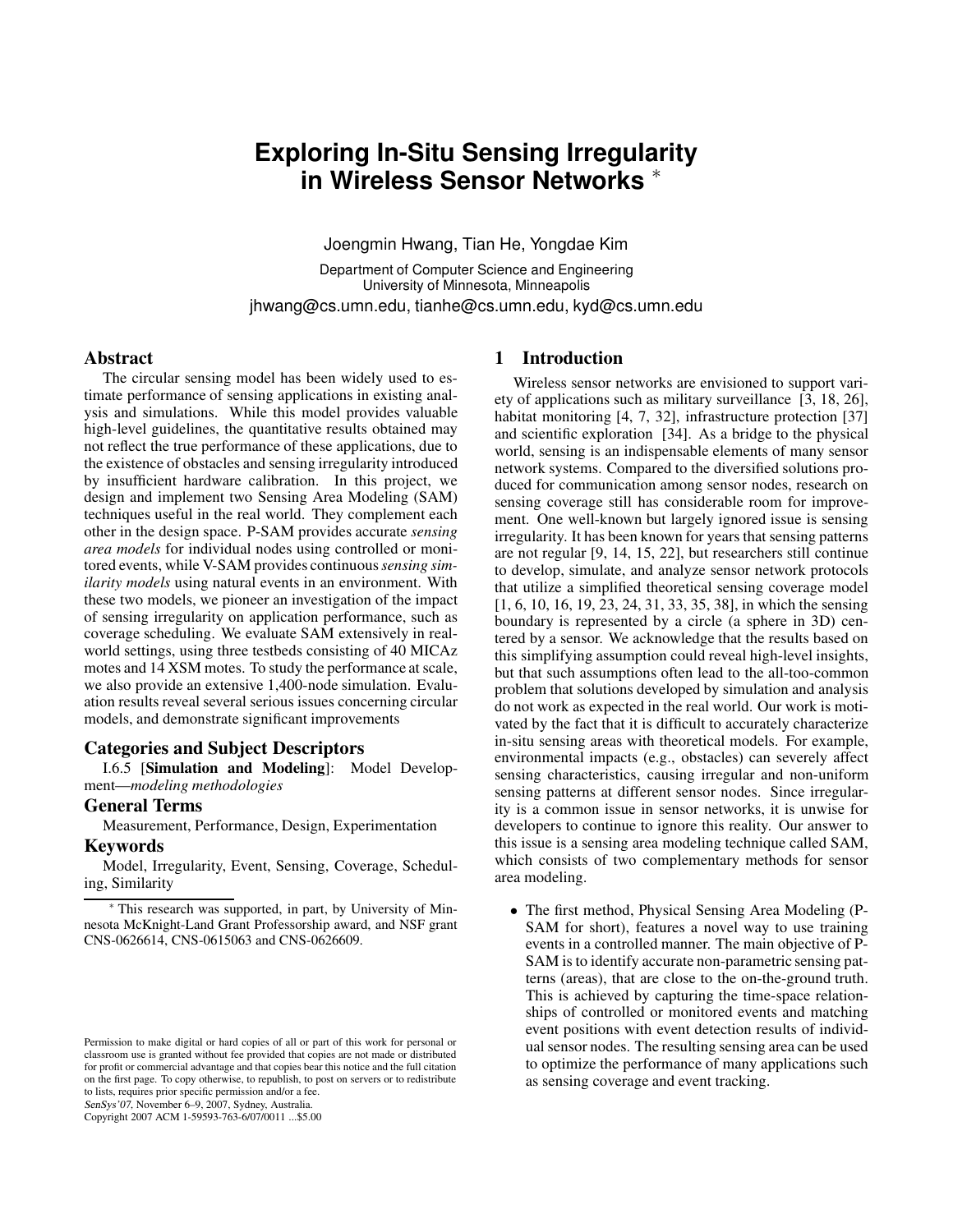• The second method, Virtual Sensing Area Modeling (V-SAM for short), features a lightweight way to model sensing relationship among sensors, using only observations of natural events in the environments. The main idea of V-SAM is to construct and evolve over time a series of *similarity graphs* among sensor nodes. These similarity graphs represent virtual sensing relationship among sensor nodes, which can be used to improve the application performance.

The main objective of this work is to develop two complementary in-situ modeling technologies for application designers to choose from. One can choose P-SAM to obtain sensing areas for applications that demand high-fidelity. A key challenge of P-SAM is to reconcile the conflict between the in-situ modeling accuracy and the related training cost. On the other hand, one can choose V-SAM for applications that require continuously remodeling with very low cost. The key challenge of V-SAM is how to efficiently utilize the limited information available. In summary, our contributions in this work lie in the following:

- **Measurement:** We investigate the realistic sensing patterns in existing embedded devices under various environmental settings, accessing the discrepancy between theoretical assumptions and in-situ measurements, revealing some interesting observations.
- **Modeling and Validation:** We design and implement two event-driven sensing area modeling techniques. In P-SAM, we can obtain the shape of a real sensing area. In V-SAM, based on observation similarity between nodes, we develop efficient coverage scheduling algorithms to achieve desired sensing quality under realistic settings. The performance of V-SAM is examined using accurate information obtained by P-SAM. We validate the accuracy of our modeling approaches with a network of 14 XSM motes, 40 MICAz motes, and an extensive simulation with 1,400 nodes.
- **Impact Analysis:** Our results serve two research purposes. First, SAM can be used to enhance the accuracy of simulation, evaluating protocols in more realistic settings. Second, SAM bridges the gap between theory and practice, integrating logical analysis with physical inputs. To our knowledge, this work is the first to study the impact of sensing irregularity on a set of protocols, including area coverage and point coverage. In these studies, we identify several serious issues with the circular model, and show significant improvements when SAM is used instead.

The rest of this paper is organized as follows. Section 2 describes the motivation behind our work from application perspectives. We propose P-SAM and V-SAM in Sections 3 and 4, respectively. Section 5 describes the indoor and outdoor system evaluations of both P-SAM and V-SAM. Section 6 concludes the paper.

# **2 Related Works**

Several sensing area models are used to characterize the sensing areas of individual nodes. One of the most commonly used models is *0/1 disk model*, which regards a sensing area as a disk with a certain radius centered on a sensor node. A sensor detects an event if it occurs within the disk, and it does not detect an event if it occurs outside of the disk. An enhanced disk model [2, 25, 28, 29] is based on the assumption that an event is more likely to be detected as it is closer to the sensor node. Due to the simplicity of these models, they are widely used for theoretical analysis and algorithm design. For example, many coverage scheduling algorithms [1, 6, 16, 19, 23, 31, 33, 38] are based on 0/1 disk model.

The common feature of these earlier works is to rely on a theoretical model to estimate sensing quality in ideal environments and develop applications to meet the required sensing quality. The assumption and its discrepancy from the real environment are largely specified as two parts. First, they do not consider such elements in the realistic environment as obstacles. Second, they often assume that they can obtain the key parameters required for the model, i.e., a disk size of coverage. Several projects [5, 8, 13, 36] tried to calibrate real sensing patterns to the standardized units. For example, sensor array calibration based on constant target tracking was proposed in [8]. The concept of macro-calibration for localization was introduced in [36]. Auto-calibration for acoustic sensor network was designed and implemented in [13]. Overall, the objective of calibration is to obtain mapping parameters to represent real world. However, calibration in large-scale sensor network still has lots of issues. In addition, it does not provide a general solution to the performance degrade caused by obstacles, an important factor in sensing irregularity.

Having observed the limitations of these simplifying models, several pioneering projects have been proposed to design algorithms and protocols [20, 21, 30] without any prior assumptions on the sensing coverage. Koushanfar et al. [20] proposed an energy efficient sleeping coordination for environmental monitoring (temperature sensor, humidity sensor, etc). Using the correlation between sensor nodes, a model is constructed to predict the values of some sensors from the values of other sensors. The goal is to create the maximal number of uncorrelated subgroups, so that energy can be saved by turning on only one subgroup at a time. Krause et al.[21] dealt with sensor placement problems assuming no knowledge about sensing pattern. Based on the data of sensing values, their algorithm selects near-optimal locations of sensor nodes so that the number of sensor nodes and the cost are reduced while achieving the required performance. While both works show their effectiveness in dealing with sensing irregularity, they are specific solutions on a case-by-case basis. Instead, the objective of our work is to provide a generic solution for sensing irregularity that is directly comparable to the widely used circular 0/1 sensing model in the literature [1, 6, 16, 19, 23, 31, 33, 38]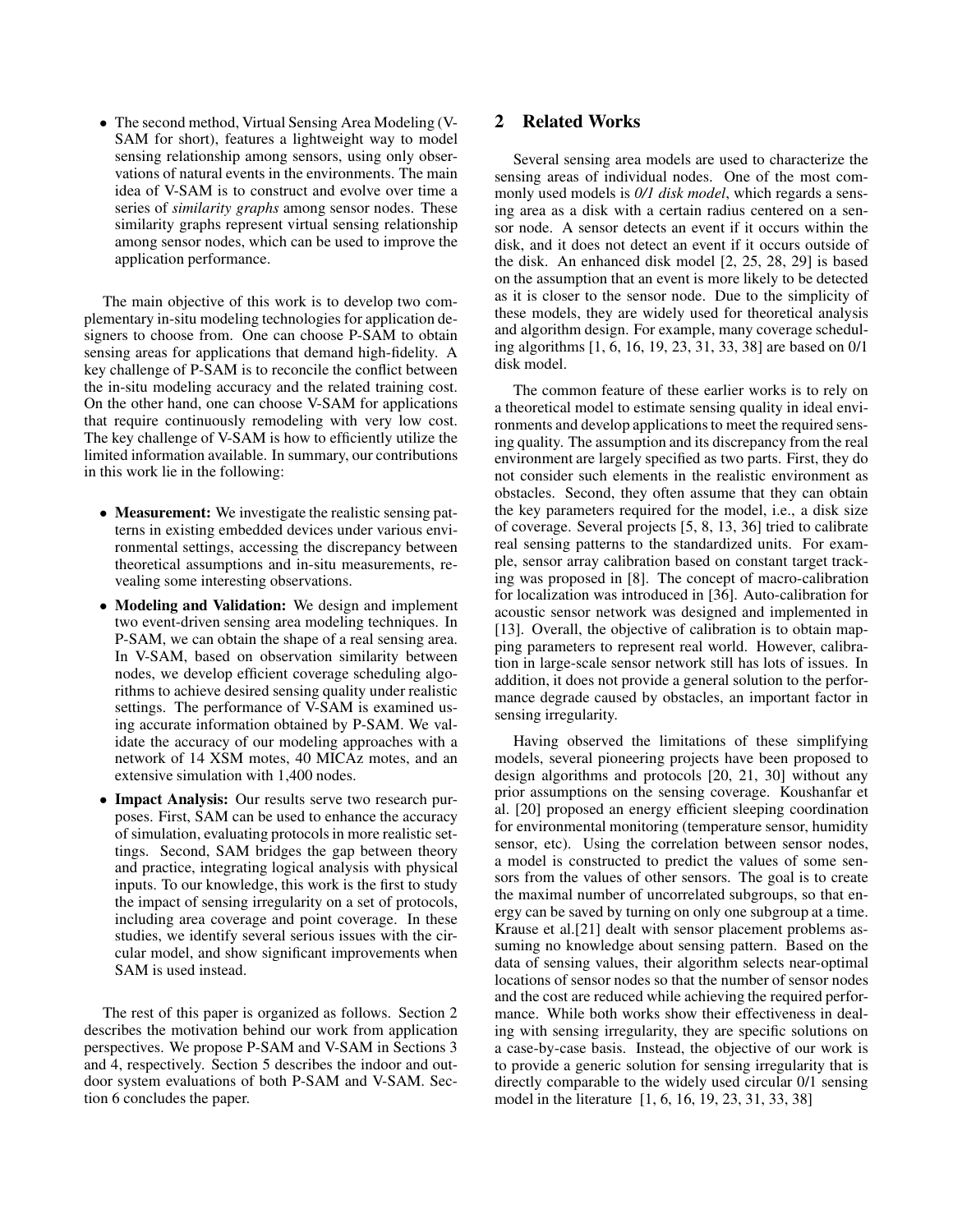

**Figure 1. P-SAM Architecture Figure 2. Regular Training**

# **3 Physical Sensing Area Modeling (P-SAM)**

In this section, we introduce the design of P-SAM. We focus on static sensor networks (i.e., with no mobility), which are the case for most existing deployed sensor systems [32, 34]. We also assume the event type is known. This assumption is needed because the sensing area we obtain for one event type (e.g., movement of vehicles) cannot be applied to other types of events (e.g., light). If a network is designed to detect several types of events, sensing modeling for each type is required. Without loss of generality, we first describe our design as conceptually independent of the type of events used. Later on, we use light and Passive InfraRed (PIR) motion sensors as specific examples in indoor and outdoor P-SAM implementation, respectively.

# **3.1 Main Idea**

The main idea of physical sensing area modeling is to relate the location of events to the event detection results of individual sensors. Events can be intentionally generated in the space where the sensor nodes are deployed, or we can monitor natural events and collect information on their locations. We call both controlled and monitored events *training events*. An event could be, for example, the presence of an object in an area or a light spot projected on a set of sensors. The obtained sensing area can be input to an existing coverage scheduling algorithm [38] to improve sensing quality.

Formally, an event can be defined as a detectable phenomenon *e*(*t*, *p*) that occurs at time *t* and at location  $p \in A \subset \mathbb{R}$  $\mathbb{R}^k$  ( $k = 1, 2, 3$ ). Without loss of generality, we use  $k = 2$ (2-dimensional plane) in the rest of the paper. To identify sensing area, we need to match a relationship between the time *t* and location *p*. In other words, a set of training events can be described as the event locations over the discrete time:  $G: \mathbb{R} \to \mathbb{R}^2$ , where  $G(t) = p_t = (x_t, y_t)$  and  $t \in \{t_1, t_2, ..., t_n\}$ . In case of continuous events, a set of discrete training events can be obtained by sampling a continuous event with a certain interval.

Figure 1 shows the system architecture of P-SAM, which consists of two major parts: an event generator *G* and a set of sensor nodes  $n_i$  ( $i \in \mathbb{N}$ ). The event generator G is a function to assign a physical point to a discrete time according to which a sequence of events  $e(t, p)$  are generated, (Step 1 in Figure 1). We define  $S_i(t, p)$  as the detection function



| <b>Algorithm 1</b> Regular $G(t)$ Process                               |
|-------------------------------------------------------------------------|
| <b>Output:</b> $P_i$ : The sensing area of $n_i$ .                      |
| 1: $T = \phi$ //an empty set of timestamps                              |
| $2:$ repeat                                                             |
| An event $e(t, p)$ is created at time t and location<br>3:              |
| $p(x, y)$ according to $G(t)$                                           |
| if node $n_i$ detects event $e(t, p)$ , i.e. $S_i(t, p) = 1$ then<br>4: |
| it stores the timestamp $t$ into set $T$<br>5:                          |
| end if<br>6:                                                            |
| 7: until $G$ stops generating events                                    |
|                                                                         |

- 8: Event generator *G* disseminates the description of *G*(*t*) to all nodes
- 9: Node  $n_i$  obtains a set of locations  $P_i$  by correlating  $G(t)$ with  $T_i = \{t_1^i, t_2^i, \dots, t_n^i\}$
- 10: *P<sub>i</sub>* is a set of positions *p* where  $S_i(t, p) = 1$

of node  $n_i$ , if node  $n_i$  can detect event  $e(t, p)$ ,  $S_i(t, p) = 1$ ; otherwise  $S_i(t, p) = 0$ . In case of detection, sensor nodes store the timestamp *t* locally. By the end of training, *G* can either collect the time-stamps from sensors (Step 2) or disseminate the description of  $G(t)$  to whole network (Step 3). By inputting the time stamps into  $G(t)$ , a set of timestamps  $T_i = \{t_1^i, t_2^i, \dots, t_n^i\}$  from node  $n_i$  can be converted to a set of locations  $P_i = \{p_1^i, p_2^i, \dots, p_n^i\}$ . The location set  $P_i$  can be used to directly describe the sensing area of node *n<sup>i</sup>* , or it can be transformed to a polygon. There is a trade-off between the number of training events and the details of the coverage shape we obtain.

# **3.2 Design of Event Generator** *G*(*t*)

Since the overhead and accuracy of the sensing modeling is largely determined by  $G(t)$ , it is important to consider several solutions to optimize  $G(t)$  under different system configurations.

#### *3.2.1 Regular G*(*t*)

To illustrate the basic functionality of an event generator, we start with a simple sensor system in which the sensing area of a node is a line segment as shown in Figure 2a. We intend to find out the portion of the line included in the sensing ranges of sensor node  $n_1$  and  $n_2$ . To achieve this, the event generator creates discrete point events along this line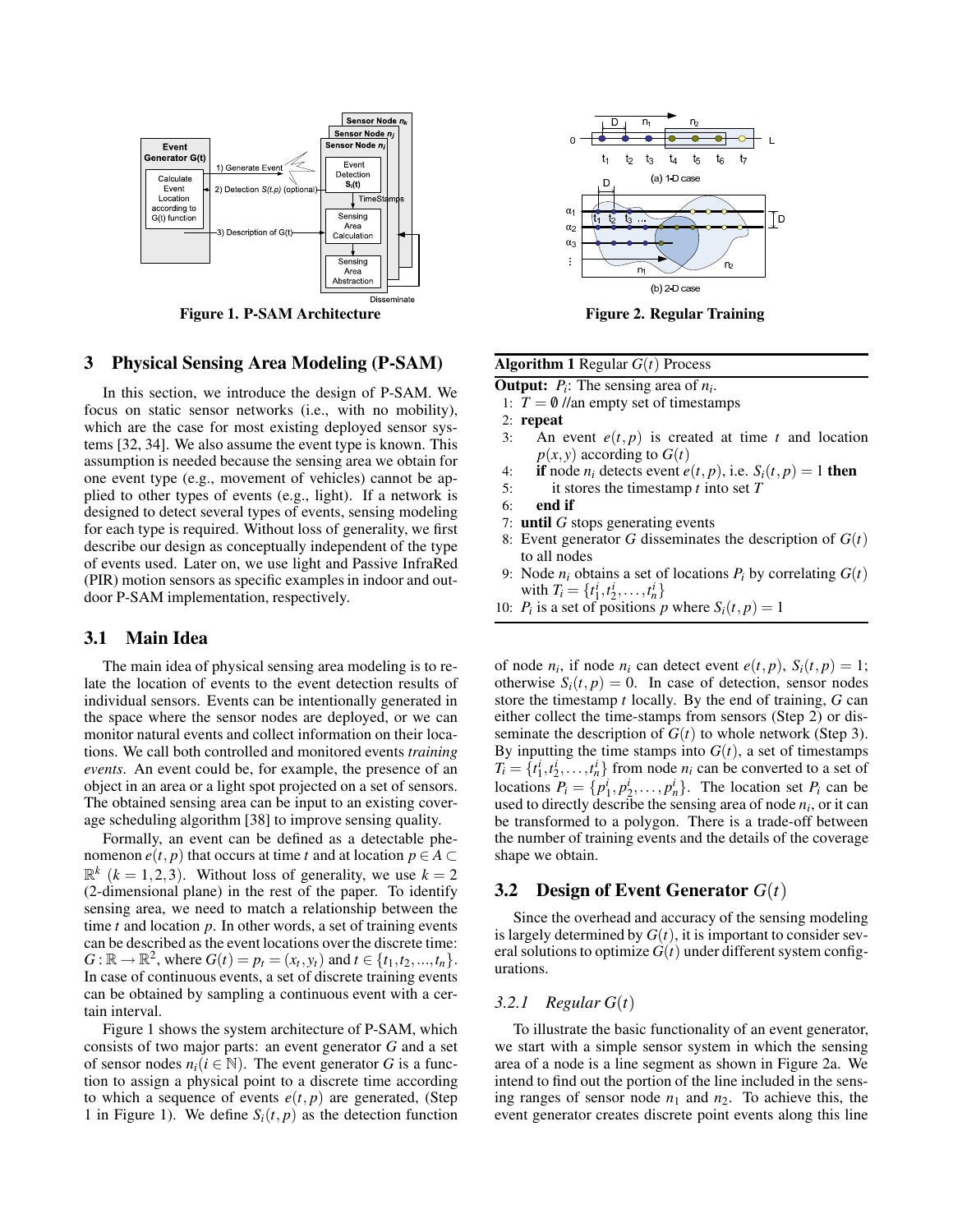

[0,*L*] with constant speed *v* with an *interval D*. Formally,  $G(t) = t \cdot v$ , where  $t = kD/v$  and  $0 \le k \le L/D$ . For example, in Figure 2a, a sensor node  $n_1$  collects a set of six timestamps  $T_1 = \{t_1, t_2, \ldots, t_6\}$  at which the events are detected. Using function *G*, the actual locations of events are converted to a set of locations  $P_1 = \{t_1v, t_2v, \ldots, t_6v\}$ . The sensing coverage of sensor  $n_1$  can be defined as the line segment that covers *P*<sub>1</sub>. Sensor *n*<sub>2</sub> reports timestamps  $T_2 = \{t_4, t_5, t_6, t_7\}$  and the sensing coverage of sensor  $n_2$  is defined as the line segment that covers  $P_2 = \{t_4v, t_5v, t_6v, t_7v\}$ . The intersection of  $T_1$  and  $T_2, T_1 \cap T_2 = \{t_4, t_5, t_6\}$  indicates that the coverage of the two sensors overlap, as shown in Figure 2a.

The regular training can be generalized to the case when the events occur in a plane. Figure 2b shows this approach. In this case, training area *A* is divided into several lines  $\alpha_1, \alpha_2, \ldots$ , and the events are generated following the lines. In addition to the progressive scanning,  $G(t)$  function of the regular training can use an arbitrary sequence of natural events as long as the position of the natural events can be acquired along with detection results  $S(t, p)$ . In regular  $G(t)$ , it is desirable to cover every point in the area at least once. The detailed operations to identify the sensing area of a single node  $n_i$  are described in Algorithm 1.

#### *3.2.2 Hierarchical G*(*t*)

Hierarchical  $G(t)$  is motivated by the observation that the boundary of a sensing area requires more detail than the area in the middle of coverage. With hierarchical  $G(t)$ , we can reduce the number of events required to obtain the same accuracy as regular  $G(t)$ .

As shown in Figure 3, level-1 events divide the area into 4 sub-areas, and level-2 events divide the area into 16 subareas. In general, level-*i* events divide an area into 4*<sup>i</sup>* subareas. *Interval D at level*-*i* is the distance between adjacent sub-areas' centers. If an event is a level-*i* event, it is also a level-*j* event ( $j \ge i$ ). Two events are said to be *adjacent* (or a pair) if they are neighboring each other vertically, horizontally or diagonally (e.g., an event could have a maximum of 8 adjacent events). Two adjacent events are said to be *boundary pair* if only one of two adjacent events is within a sensing range of some node. (e.g.,  $e_1$  and  $e_5$  in Figure 4 form a boundary pair). The event in a boundary pair is called a *boundary event*.

The main idea of hierarchical  $G(t)$  is to *recursively generate new events in the middle of boundary pairs.* It works in

**Algorithm 2** Hierarchical *G*(*t*) process **Output:**  $P_i$ : The sensing area of  $n_i$ .

- 1:  $G(t)$  starts with level-1 events  $e(t, p)$  (The number of level-1 events is decided by the minimum sensing area)
- 2: Node  $n_i$  reports  $S_i(t, p)$  for all level-1 events
- 3: **repeat**
- 4: **for** all level-*k* adjacent pairs  $e(t_m, p_m)$  and  $e(t_n, p_n)$  **do**<br>5: **if** any node detects only one event & & no event is if any node detects only one event && no event is generated at position  $\frac{p_m+p_n}{2}$  before **then**
- 6: Generate a level- $(k+1)$  event at position  $\frac{p_m+p_n}{2}$
- 7: **end if**
- 8: **end for**
- 9:  $k = k + 1$
- 10: **until**  $(k = \text{Maximum Level})$
- 11:  $P_i$  is a set of positions *p* where  $S_i(t, p) = 1$

a way similar to the binary search within a two-dimensional space. We describe detailed operation of hierarchical  $G(t)$  in Algorithm 2.

#### *3.2.3 A Walkthrough of Hierarchical G*(*t*)

We illustrate the main idea for finding the sensing area of one sensor using hierarchical training. Figure 4 shows four level-1 events *e*1,*e*2,*e*<sup>3</sup> and *e*<sup>4</sup> that are generated coarsely at time  $T = \{t_1, t_2, t_3, t_4\}$ . By definition, these events are adjacent to each other. In the example, the sensing area of a node covers about half of the area; therefore, the event generator *G* obtains the detection results  $S(t_1, p_1) = S(t_3, p_3) = 0$ and  $S(t_2, p_2) = S(t_4, p_4) = 1$ . According to lines 4 - 8 in Algorithm 2, we compare the value  $S(t, p)$  for each pair of adjacent events. In the example, since  $S(t_1, p_1) = S(t_3, p_3)$ and  $S(t_2, p_2) = S(t_4, p_4)$ , no event is generated in the middle of *e*<sup>2</sup> and *e*4, nor in the middle of *e*<sup>1</sup> and *e*3. These skipped locations are assumed to have the same value as  $S(t_2, p_2) = S(t_4, p_4)$  and  $S(t_1, p_1) = S(t_3, p_3)$ , respectively. However, since  $S(t_1, p_1) \neq S(t_2, p_2)$ ,  $S(t_1, p_1) \neq S(t_4, p_4)$ ,  $S(t_3, p_3) \neq S(t_4, p_4)$ , we need to provide an additional level of detail by generating three new events, *e*5, *e*<sup>6</sup> and *e*7. These events are located at the middle of selected pairs of adjacent events at times *t*5,*t*6, and *t*7, as shown in Figure 4.

Hierarchical  $G(t)$  works recursively. After new events are added, new adjacent pairs can be created. For example, after we add  $e_5$ ,  $e_6$ , and  $e_7$ , the event  $e_5$  has new adjacent pairs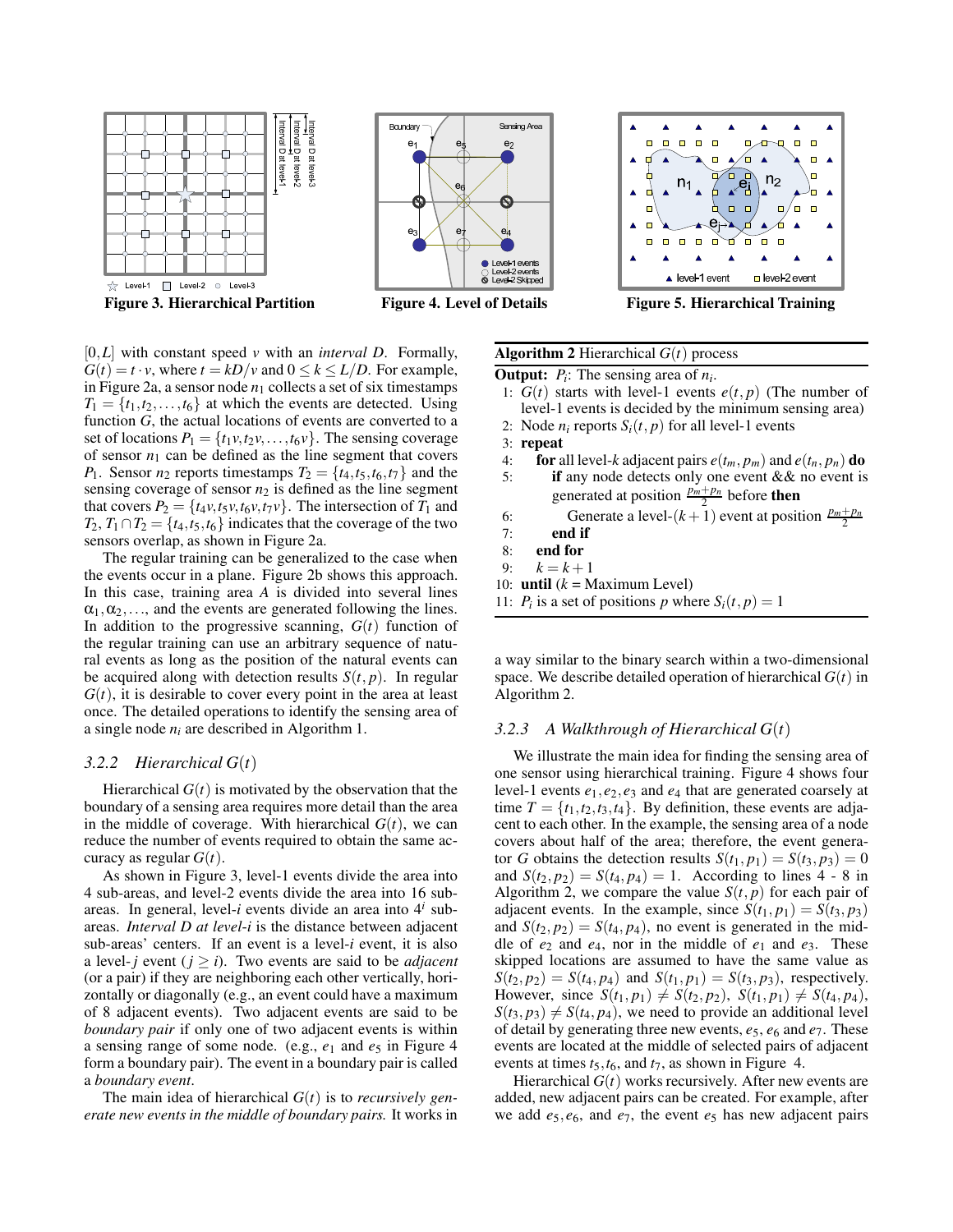

**Figure 6. P-SAM System Setup Figure 7. Hierarchical G(t) Scenario**

**Figure 8. Sensing Area Obtained**

**Algorithm 3** P-SAM Coverage scheduling [38] for event detection implemented on node *n<sup>i</sup>*

- **Input:** a set of locations of interest,  $\{l_1^i, l_2^i, \ldots, l_m^i\}$  covered by node *n<sup>i</sup>*
- 1: Exchange information  $\{l_1^i, l_2^i, \dots, l_m^i\}$  with neighbors.
- 2: Select a random time  $R_i$  and exchange with neighbors.
- 3:  $t_{start} \leftarrow R_i, t_{end} \leftarrow R_i$
- 4: **for** each  $l_k^i$ ,  $k = 1, ..., m$  **do**
- 5: Find every neighbor covering  $l_k^i$ , and sort  $R_i$  and every neighbor's random time in increasing order.
- 6:  $[t_{start}, t_{end}] \leftarrow [t_{start}, t_{end}] \cup [\frac{R_i + Pred(R_i)}{2}, \frac{Succ(R_i) + R_i}{2}]$
- 7: **end for**
- 8: Schedule node *n<sup>i</sup>* to wake up at *tstart* and sleep at *tend*.

 $e_5 \leftrightarrow e_1$ , and  $e_5 \leftrightarrow e_2$ , and  $e_5 \leftrightarrow e_6$ . Such new pairs are checked with the same procedure detailed in lines 4-8 in Algorithm 2 until we reach the maximum level of detail we defined. For a sensor  $n_i$ , all values in a set *S* collected at all levels of detail are used for the calculation of its sensing coverage.

Hierarchical *G*(*t*) can be generalized for any number of sensors involved where a certain area can be covered by more than one sensor. Similarly, a coarse shape of sensing coverage is exposed and refined with a high level of detail in the boundary area. In a multiple nodes case, we need to check whether two adjacent events,  $e_i$  and  $e_j$ , have the same value of  $S(t_i, p_i)$  and  $S(t_j, p_j)$  for *all* neighboring sensors. In other words, two adjacent events are said to be a *boundary pair* as long as there exists a sensor that detects only one event. Figure 5 gives an example. The area is covered by two sensor nodes,  $n_1$  and  $n_2$ . After level-1 event generation, the detection results of two adjacent events are compared. Although node  $n_1$  detects both events,  $e_i$  and  $e_j$ , node  $n_2$  detects only  $e_i$ . Therefore,  $e_i$  and  $e_j$  form a boundary pair (of  $n_2$ ), and a new event should be generated in the middle of the two events. Recursively, more level-2 events are generated on the boundary area of the sensing coverage, as shown in Figure 5.

# **3.3 Application: P-SAM Guided Coverage**

We can use the output of P-SAM to improve the performance of many sensing-driven applications. As a specific example in this work, we apply P-SAM to the coverage



**Figure 9. Mapping Event Detection to the Event Position Using Image Capture at Time** *t* = 6,8,10,16,17,20 (*sec*)**;** last map Includes Additional Training Results by  $t = 40$ (*sec*)

scheduling algorithm proposed by [38] to show its effectiveness.

Algorithm 3 describes how the coverage scheduling algorithm in [38] can be built on top of P-SAM. The sensing phase is divided into rounds with equal duration. Within each round, each node needs to decide when to sleep and when to work (in order to save/balance energy). To do that, each node *n<sup>i</sup>* keeps its sensing area as a set of locations (points) it covers,  $\{l_1^i, l_2^i, \ldots, l_m^i\}$  [Line 1 of Algorithm 3]. It selects a random time  $R_i$  in range of round starting time and ending time, and disseminates it to its neighboring nodes [Line 2]. For each location  $l_k^i$  in the location list, it finds its neighbors that cover the location. Let  $Pred(R_i)$  be the largest random time of neighbors smaller than  $R_i$ . The node  $n_i$ 's wake-up time is the middle of  $Pred(R_i)$  and  $R_i$ . Similarly,  $Succ(R_i)$  is the smallest random time of neighbors larger than  $R_i$ . Then, the node  $n_i$ 's sleep time is the middle of  $R_i$  and *Succ*( $R_i$ ). For each location  $l_k^i$ , node  $n_i$ 's wake-up and sleep time is determined [Line  $4-5$ ] in this way. The minimum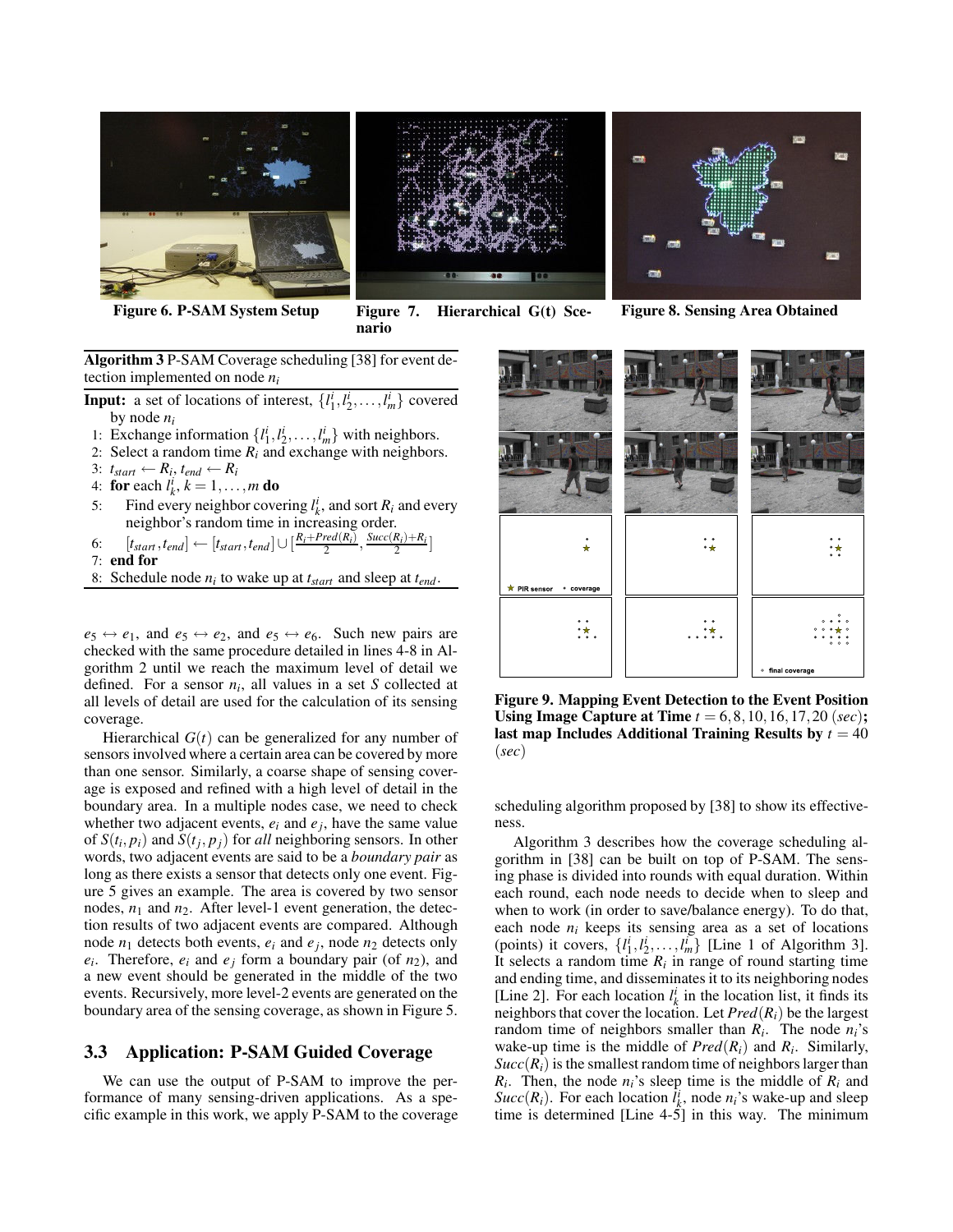wake-up time over all locations is chosen as the final wakeup time, and the maximum sleep time over all locations is chosen as final sleep time [Line 6].

In the circular model, the sensing area of a sensor node is a circle with a certain radius centered at the sensor node. Thus, all physical points contained within a circle are provided as an input to Algorithm 3. If we use P-SAM, we regard a sensing area as a collection of the locations obtained during training process. In this case, the collected set of locations is provided as an input to Algorithm 3.

# **3.4 Implementation of P-SAM**

We have implemented the P-SAM system both in indoor and outdoor environments. These two implementations allow us to investigate several sensing modalities and different event control techniques at various kinds of environmental settings.

# *3.4.1 Indoor P-SAM system*

We design and implement an indoor P-SAM system that includes regular and hierarchical training on the TinyOS/Mote platform. NesC [12] language is used to program the motes, and Java is used to build the regular and hierarchical generators. The compiled image of a full mote implementation occupies 14,500 bytes of code memory and 605 bytes of data memory. As shown in Figure 6, we attach 40 MICAz motes on a veltex black board and use a projector to generate regular and hierarchical events. The location of these events can be optionally displayed on the board. For example, we can visually inspect the distribution of hierarchical events as shown in Figure 7. For each generated event, we assign a unique ID. By using these IDs, we eliminate the need for time synchronization. After each run, the training results are visualized on the board and compared with the ground truth, as shown in Figure 8.

#### *3.4.2 Outdoor P-SAM system*

In the outdoor P-SAM system, we use ExScal XSM motes [11] to obtain empirical results on irregular sensing patterns. Four PIR sensors, each with 90◦ view, are attached to a XSM mote to provide a full 360◦ view of sensing. PIR sensors detect movements through changes in infrared radiation, which is caused by walking persons or moving vehicles. The sensing area would change slowly over time due to the changes in ambient conditions and the energy condition of the nodes. However, from our experience, we find that the PIR sensing area is relatively stable; there is no significant difference unless the environmental factors change significantly. Thus, several trainings over a large time interval would be enough. For example, we measure the sensing area once during day and once at night, and we also measure the sensing area in the winter and in the summer. We trade off the model accuracy over time with the cost to refresh the model. We adopted the regular training approach, but instead of training the motes using parallel lines as in Figure 2b, we used monitored events (i.e., natural movements of a person). To map the event time to the event position, we used a digi-



**Figure 10. V-SAM and Coverage Scheduling Built-Upon It**

tal camcorder during training. Then the event detection time is compared to the camcorder capture time and converted to the location included in the sensing area. For example, in Figure 9 the camcorder captures the positions of a person at time  $t = 6, 8, 10, 17, 18, 20$  (*sec*), converts the detection time of the PIR sensor to the corresponding position of the trainer in the picture, and projects the position into the plan.

# **4 Virtual Sensing Area Modeling (V-SAM)**

Clearly, the strength of P-SAM is in its high accuracy in sensing modeling. It is achieved, however, at the cost of controlled training. While P-SAM is useful in scenarios where sensing accuracy is highly desired, we need a complementary solution that is suitable for scenarios where cost is the paramount concern and the sensing area evolves relatively quickly over time. In this section, we propose the lightweight design of V-SAM, which requires no controlled events. The V-SAM modeling technique is especially useful when the events occur frequently, and when we want to capture the coverage without micro-control especially in an area with unknown obstacles.

# **4.1 Main Idea**

Figure 10 shows the process of V-SAM and how applications can be built upon it. We assume if two nodes are neighbors in sensing range they are neighbors in communication range. Each sensor node exchanges sensing values for detected events and calculates similarity between neighboring nodes. The resulting similarity graph represents virtual sensing relations among the sensor nodes. On top of V-SAM, applications can be built. For example, in sensing coverage, nodes can coordinate their working schedule based on the similarity graph. The highlight of V-SAM is the continuity of the V-SAM modeling process, i.e., the similarity graph can be continuously updated/refreshed with upcoming events in the system.

# **4.2 Design of V-SAM**

V-SAM consists of two main procedures: similarity measure and similarity graph construction.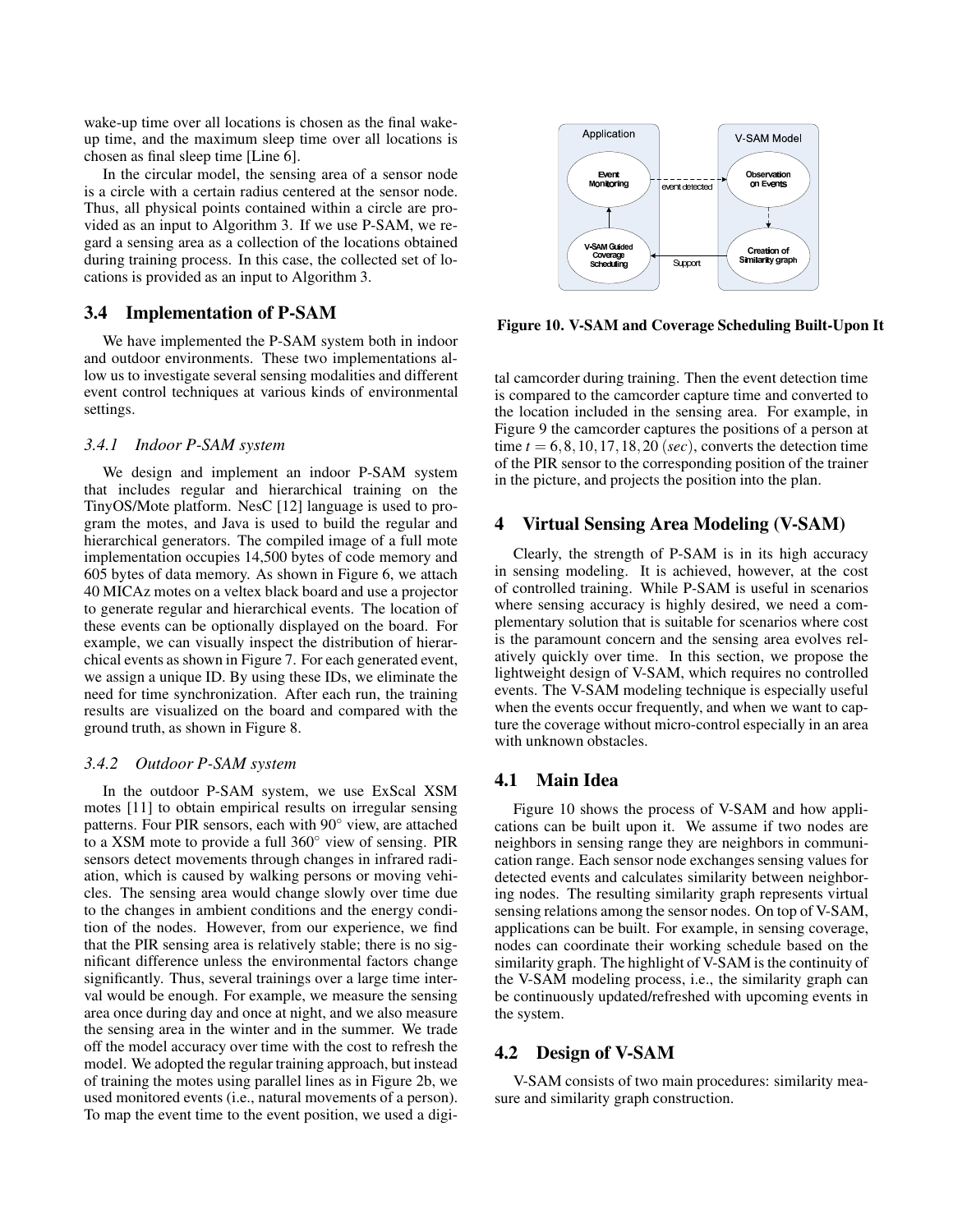

### *4.2.1 Measuring Similarity*

In V-SAM, an event is defined as a detectable phenomenon that occurs at time *t* at location *p*, which is unknown *a priori*. As shown in Figure 11, nodes are roughly synchronized with each other [27], and time is divided into equal *round* with duration *Tupdate*, which is a parameter to control how often the sensing model is refreshed. Each round is further divided into *m* equal duration intervals, each of length *Tspan*.

For each round, each node  $n_i$  stores its observation vector  $\{o_1^i, o_2^i, \ldots, o_m^i\}$  obtained through discrete sampling at  $T_i = \{t_1^i, t_2^i, \dots, t_m^i\}$ . After collecting the event observations, at the end of round each node exchanges the observation vector, which is used to calculate similarity between nodes. Specifically, we use *P* -norm to measure the similarity between two observation vectors by node  $n_i$  and node  $n_j$  as follows:

$$
d(i,j) = \sqrt[p]{\sum_{k=1}^{m} |o_k^i - o_k^j|^p}
$$
 (1)

where *P* can be  $1, 2, \ldots, \infty$ . This similarity is transformed **by**  $d(i, j)$  ←  $(-2) \times \frac{d(i, j) - d_{min}}{d_{min} - d}$  $\frac{d(t,j)-d_{min}}{d_{max}-d_{min}}+1$  so that it is distributed between -1 and 1. *The resulting value is closer to* 1 *if two motes have similar observations, while it is closer to*  $(-1)$  *if they have different observations*.

To estimate the similarity over time, we use an exponential moving average method. The average similarity in the *n th* round,  $\hat{d}^n(i, j)$  is updated differently, depending on whether there is any event detection in the round. When a node detects an event, new  $d^n(i, j)$  is used to update  $\hat{d}^n(i, j)$ . Otherwise, *we use an aging factor* β *to gradually attenuate the similarity among nodes to 0*. The rationale behind the aging factor is to forget the similarity observed a long time ago, which cannot accurately reflect the current situation. The average similarity over *n* rounds ( $n \ge 1$ ) is calculated by:

$$
\hat{d}^{n}(i,j) = \begin{cases}\n\text{if event is detected} \\
\alpha \times \hat{d}^{n-1}(i,j) + (1-\alpha) \times d^{n}(i,j) \\
\text{otherwise} \\
\beta \times \hat{d}^{n-1}(i,j)\n\end{cases}
$$
\n(2)

We provide an example in Figure 11. When we compute the similarities between nodes  $n_1$  and  $n_2$ , we make the obser-



vation vector of node  $n_1$  as  $\{1,2,4,2\}$  and observation vector of node  $n_2$  as  $\{0,2,3,2\}$ . Similarly, two observation vectors of nodes *n*<sup>3</sup> and *n*<sup>4</sup> can be made. *Initially, the default similarity value of*  $d^0(i, j)$  *is left to* 0.

## *4.2.2 Building Similarity Graph*

Now that we have measured similarities, we want to represent the *sensing relations in a graphical method in a given time space*. We use a graph  $G(V, E(t))$  to represent a set of sensor nodes and similarities among themselves at a certain *time slot t* (a duration of each time slot *t* is set to  $T_{sch}$  in Section 4.3, which will be explained in the section). The set *V* is a complete set of N sensor nodes in the network, and  $E(t)$ is a set of edges among nodes. A graph is not static, and changes over time. For each time slot *t*, an edge between nodes  $n_i$  and  $n_j$  is added with probability proportional to the degree of similarity. More specifically, after *n th* round, at a certain time *t*, an edge  $e(i, j)$  belongs to  $E(t)$  if and only if Equations (3)-(4) are satisfied.

$$
R^{t}(i, j) \leftarrow \text{Rnd}(i \mid \mid j \mid \mid t)
$$
 (3)

$$
R^t(i,j) < w \cdot \hat{d}^n(i,j) \tag{4}
$$

where  $i < j$ , Rnd(s) is a random number generated *in range* -1 *and* 1 using *s* as a seed, || is a concatenation operation, and term *w* represents the weight applied to each similarity. We concatenate *i* and *j* in increasing order to make the random number generated in nodes  $n_i$  and  $n_j$  the same. Then, an edge is added with probability:

$$
\Pr[ R^t(i,j) \leq w \cdot \hat{d}^n(i,j) ] \tag{5}
$$

Over a set of time slots, for similarity  $\hat{d}^n(i, j)$  with a small negative or positive value (i.e.,near zero), two nodes *n<sup>i</sup>* and  $n_j$  become neighbors more randomly. On the other hand, for  $\hat{d}^n(i, j)$  with big negative value (i.e. near -1), two nodes are less likely to be neighbors, and for  $\hat{d}^n(i, j)$  with large positive value (i.e., near 1), two nodes are more likely to be neighbors. The rationale behind this design is that neighbors with similar view are connected more frequently, while neighbors with dissimilar view are disconnected more frequently. The neighbors determined neither similar nor dissimilar are randomly connected.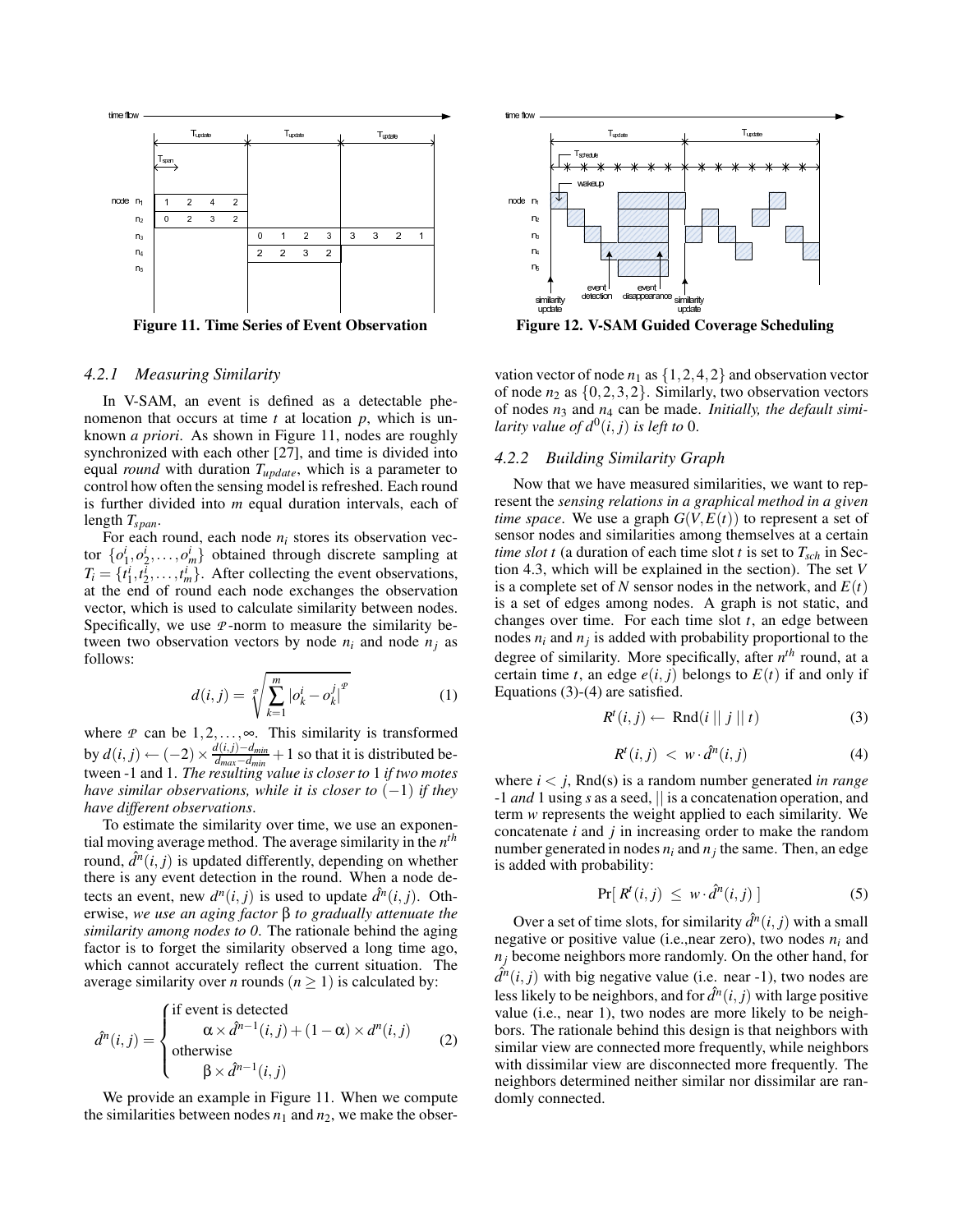| Algorithm 4 Coverage scheduling for event detection imple- |
|------------------------------------------------------------|
| mented on node $n_i$                                       |

|                                                  | <b>Input:</b> New observations $o_i$ and $o_j$ for every physical neigh- |  |  |  |  |  |  |
|--------------------------------------------------|--------------------------------------------------------------------------|--|--|--|--|--|--|
| bor $n_j$ (neighbor within communication range). |                                                                          |  |  |  |  |  |  |
|                                                  | 1: for each round $n \, \textbf{do}$                                     |  |  |  |  |  |  |
| 2:                                               | if At the beginning of a round then                                      |  |  |  |  |  |  |
| 3:                                               | Compute the similarity $\hat{d}^n(i, j)$ with every physical             |  |  |  |  |  |  |
|                                                  | neighbor $n_i$ .                                                         |  |  |  |  |  |  |
| 4:                                               | for each scheduling slots $t$ within current round $\bf{do}$             |  |  |  |  |  |  |

5: **if**  $p_i^t > p_j^t$ , for every node  $n_j$  such that  $R^t(i, j)$  <

|   | $w \cdot \hat{d}^n(i, j)$ then |
|---|--------------------------------|
| " | $\Lambda$ seign the no         |

6: Assign the node  $n_i$  to wake up at time slot *t*.

- 7: **end if**
- 8: **end for**
- 9: **else**
- 10: Node  $n_i$  turns on and off according to the schedule calculated at the beginning of the round.
- 11: If a new event is detected, node  $n_i$  inform it of all physical neighbors at their wake-up slot, and they record/report new observations.
- 12: **end if**
- 13: **end for**

# **4.3 Application: V-SAM Guided Coverage**

Most existing coverage scheduling algorithms purely depend on the assumption that the deployment area is open space and the sensing area of individual sensor is uniform (circular). Obviously, this assumption does not hold well in the real world. Differently, our proposed coverage scheduling algorithm does not require such assumption. Instead we schedule nodes' sleep and wake-up time, based on insitu similarity graph calculation. This is done by turning off nodes with similar sensing experience at different time slots to save energy consumption, and by turning on nodes with dissimilar sensing experience to work together to achieve required sensing quality.

#### *4.3.1 Basic Algorithm*

In our work, we propose a distributed heuristic algorithm as detailed in Algorithm 4. The key idea is that nodes with similar observations are restrained from waking up simultaneously, as the additional information does not increase significantly. Specifically, our algorithm works as follows:

As shown in Figure 12, the time is divided into equal length *round* with duration *Tupdate*. Each round is further divided into multiple *time slots* with duration *Tsch*. At the beginning of each round, similarity is calculated [Line 1-3 in Algorithm 4] using the observation obtained in the previous round. The similarity graph changes for each time slot *t*. For each basic time slot *t*, a node decides whether to add an edge and make a physical neighbor (neighbor within communication range) as a neighbor on similarity graph following Equations (3)-(4) [Line 4-8]. For each node *n<sup>i</sup>* , we define the priority of node *i* at time *t* as

$$
p_i^t = \text{Rnd}(i \mid t) \mid i. \tag{6}
$$



**Figure 13. Similarity Graph and Priority Comparison**

where Rnd(s) is a random number selected from elements of  $\{1,2,\ldots,N\}$ , and *N* is a natural number greater than the number of deployed nodes. We concatenate unique node ID *i*, in order to ensure that no two nodes have same priority at time slot *t*. For each basic time slot *t*, a node calculates locally its own priority as well as the priority of its neighboring nodes (of similarity graph). Since all nodes share the same random number generator, the computation of priority requires no communication among nodes. If the node's own priority is higher than all its neighbors, this node is scheduled to be activated in the time slot *t*. After nodes decide their working schedule at the beginning of the round, they simply follow the working schedule in the rest of the round [Line 10].

New observations can be obtained if events are detected by one of active nodes [Line11]. Event detection is informed to other nodes in their wakeup time slot, and they work together to monitor the detected event. The observations afterward are collected at a sink, and observation message is overheard by each physical neighbor. If no event is detected during *Tupdate* period, the similarity graph decays with the aging factor β.

As a case study, Figure 13 illustrates the graph representation of the similarities among sensor nodes and coverage scheduling based on the similarities. Nodes with similar observations are connected to each other via an edge, which results in two clusters in two sides and one sensor node crossing over the clusters. The priority of sensor node *n*<sup>1</sup> is  $p_1 = 17$ , which is highest among any other sensor nodes connected via an edge. Thus, the sensor node  $n_1$  is awake at the time slot. In addition, nodes  $n_5, n_7, n_{10}$  are selected to be awake at the time slot by winning the highest priority.

With the immature training, the performance of V-SAM guided coverage scheduling should not be worse than random coverage scheduling. This is achieved by constructing similarity graph in probabilistic sense according to the degree of similarity as described in Section 4.2.2.

# *4.3.2 Sensing Quality and Coverage Scheduling*

The basic algorithm introduces a way to avoid unnecessary energy consumption. We can further extend the basic algorithm, so that we can control the sensing quality as desired. For example, we can provide redundant or partial cov-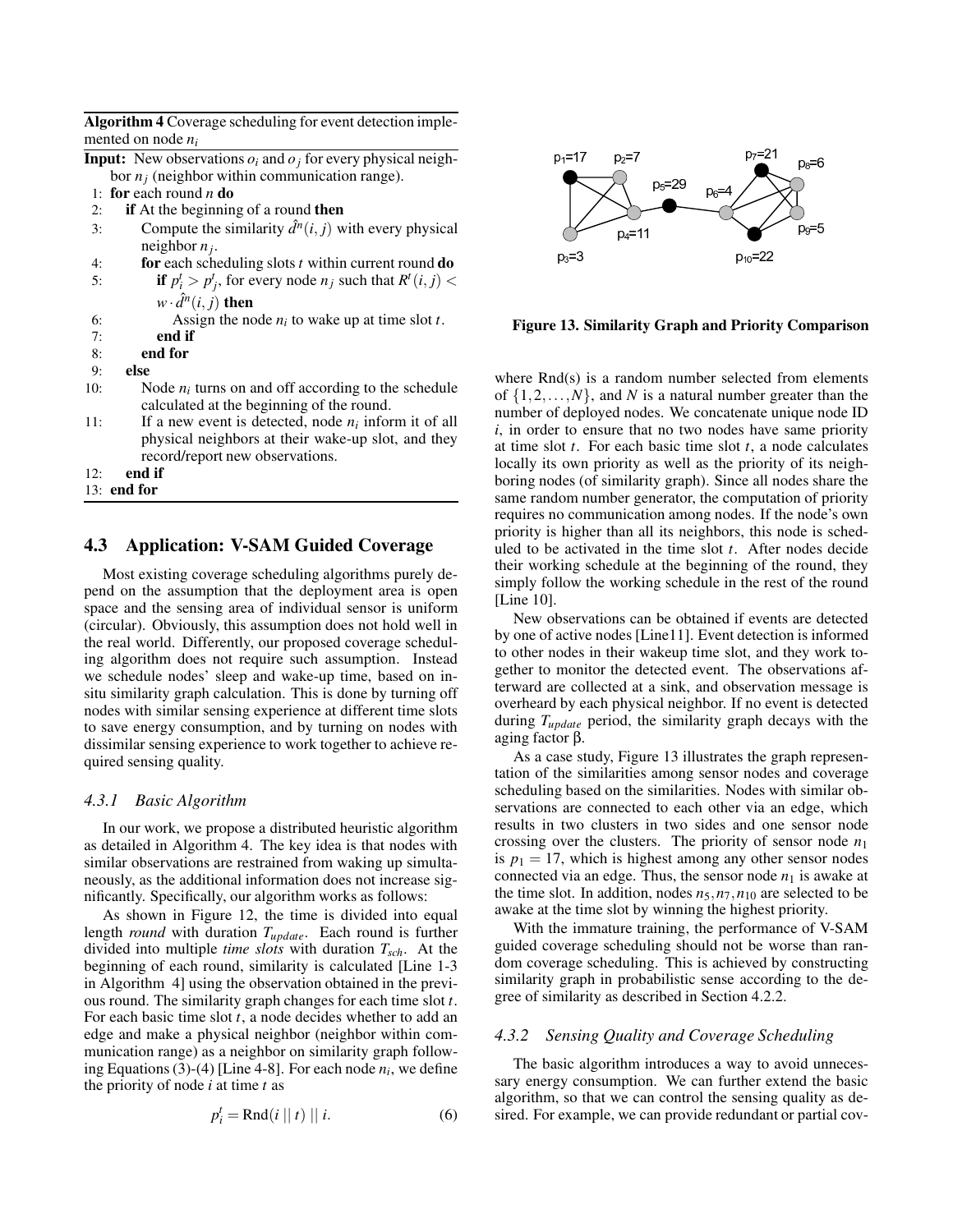

**Figure 14. Experiments in the Study Area at Library Figure 15. Sensor Node Placement**

erage, coverage with a certain detection delay, and so on. To control the sensing quality in V-SAM, we propose two methods.

**Neighbor-hood Control:** By expanding the neighbor-hood, we can select fewer sensor nodes on the similarity graph. In the basic design, the priority values of one-hop neighboring nodes are compared. To reduce the sensing quality, each sensor node  $n_i$  compares its priority with node  $n_i$  within *n*-hop instead of with only one-hop neighboring nodes.

**Rank-Based Control:** To provide a high quality of sensing coverage, we can choose more than one sensor node during the priority comparison. A sensor node is chosen to wake up if its priority is ranked within top *n* among its 1-hop neighbor on graph *G*.

# **4.4 Implementation of V-SAM**

We have implemented and evaluated the V-SAM system at the ground floor of one of our university libraries, as shown in Figure 14. The area was selected because it reflects a realistic environment, full of bookshelves, tables, small rooms and other obstacles. A monitoring system in such an environment is useful, such as to automatically turn on the lights in the bookshelves area when motion is detected. In the study area, we are interested in monitoring behaviors of students, especially disturbing movements, in the library. We put 14 XSM motes in the area shown in Figure 14 with the location indicated as in Figure 15. We obtained 7 traces over an hour in the afternoon on three different days. To obtain the ground truth of event, we monitor the scene described in Section 3.4.2.

We determine *a hit* if the current detection energy is more than 6 times greater than an adaptive threshold, which is set to background noise. A XSM mote determines that an event occurs, if the number of hits during the last 10 consecutive sampling windows is greater than two. We use observation value 0 for event detection and 1 for no event detection. Similarity is calculated based on Equation (1) by setting  $p = 1$  and  $T_{span} = T_{update}$ . During  $T_{update}$ , observations are recorded, and at the end of round the similarity graph is updated. We used value  $\alpha = 0.98$ ,  $\beta = 0.05$  for similarity calculation. Based on the similarity between neighbors, a node determines its future sleeping schedule for each *Tsch* following the Algorithm 4. The compiled image of a mote



implementation is 13,500 bytes of code memory and 532 bytes of data memory. Since the basic slot *Tsch* is about 5 to 10 seconds, motes need to be only loosely time synchronized among themselves. To achieve that, it is enough to use a lightweight NTP-Like time synchronization protocol, in which a mote broadcasts a message with its local timestamp and its neighbor calculates the difference between the received timestamp and its local clock. More advanced time synchronization algorithms, such as FTSP [27], can also be used, if needed.

# **5 System Evaluation of SAM**

We have described the implementation details of both P-SAM and V-SAM in Sections 3 and 4, respectively. In this section, we evaluate the effectiveness of our designs in various environments.

# **5.1 Evaluation on Outdoor P-SAM Design**

In the outdoor P-SAM experiment, a person moved around a sensor sufficiently (10 times crossing straight over the area in different directions and positions). Figures 16 and 17 show the sensing area we obtained after training a sensor, which is placed  $(1)$  in an open area and  $(2)$  in an area with a obstacle. The positions belonging to the detected events were associated to the closest grid points indicated in the figures. Figure 16 indicates that the sensing area is irregular even without an obstacle. Figure 17 shows that the obstacle affects the sensing area significantly. With the circle model (a disk with radius 400 *cm*), we expect a point within the circle to be associated with event detection and a point beyond the circle range not to be associated with event detection. After repeating the training test many times, we obtained irregularity and training confidence as shown in Table 1. They were calculated for all points associated with training events as follows:

$$
Irregularity = \frac{n_1 + n_2}{n_3}
$$

where  $n_1$  is number of points inside the circle the events of which are not detected,  $n_2$  is number of points outside the circle the events of which are detected,  $n_3$  is number of points inside the circle.

**Confidence** = 
$$
\frac{1}{number\ of\ points}\sum_{each\ point} MAX(p_1, p_2)
$$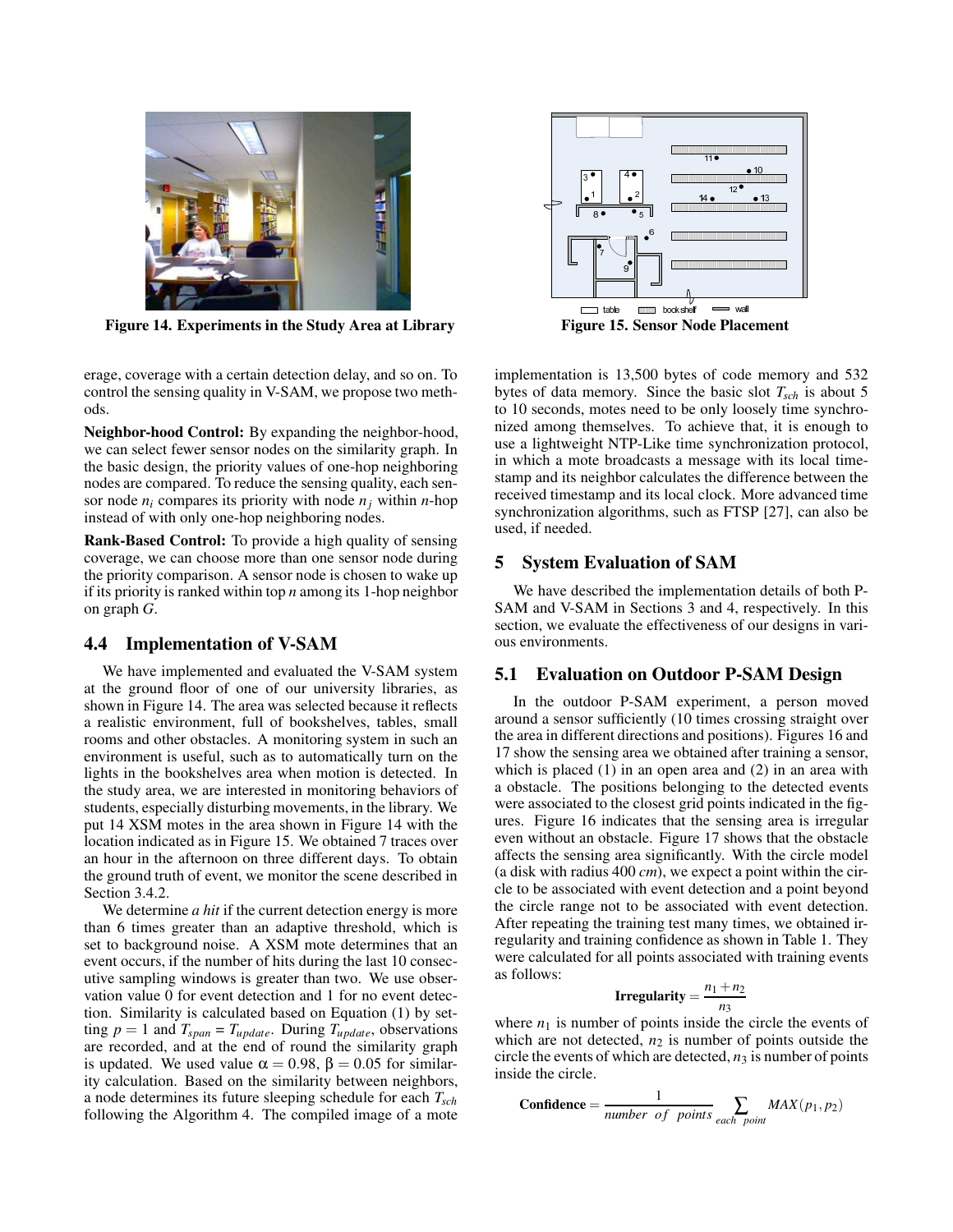

**Figure 16. Coverage without Any Obstacle in** 1,000 *cm* × 1,000 *cm* **square**

| $-300$  | $-400$ $-300$ $-200$ $-100$ |  |  | $\circ$ | 100 | 200 | 300 | 500<br>400 |
|---------|-----------------------------|--|--|---------|-----|-----|-----|------------|
| $-200$  |                             |  |  |         |     |     |     |            |
| $-100$  |                             |  |  |         |     |     |     |            |
| $\circ$ |                             |  |  |         |     |     |     |            |
| 100     |                             |  |  |         |     |     |     |            |
| 200     |                             |  |  |         |     |     |     |            |
| 300     |                             |  |  |         |     |     |     |            |
| 400     |                             |  |  |         |     |     |     |            |
|         |                             |  |  |         |     |     |     |            |

**Figure 17. Coverage with Obstacles in**  $1,000 \, \text{cm} \times 800 \, \text{cm}$ **rectangle**

**Table 1. Sensing Area in Outdoor Experiment**

| Without obstacle |            | With obstacle |            |  |  |
|------------------|------------|---------------|------------|--|--|
| Irregularity     | Confidence | Irregularity  | Confidence |  |  |
| 0.367            | 0.83       | 0.387         | 0.80       |  |  |

where  $p_1$  is fraction of detected events,  $p_2$  is fraction of undetected events. Higher value of confidence means the same result is more likely to be reproduced as before.

# **5.2 Indoor P-SAM Evaluation**

In an outdoor environment, it is extremely difficult to obtain the ground truth of real sensing coverage. Without ground truth, we can only investigate the characteristics of sensing coverage. To overcome the limitation of outdoor experiments, in this section we extend the evaluation of P-SAM by incorporating knowledge of the ground truth in a controlled indoor environment.

#### *5.2.1 Ground Truth*

We use an *oracle algorithm* that assumes knowledge of the sensing area of the nodes. Basically, this algorithm activates a sensor node (e.g., through projecting light to a sensor shown in Figure 8) if the controlled event  $e(t, p)$  is within the sensing area of the node. We want to emphasize that the oracle algorithm and generated ground truth are used *only for the purpose of evaluation*. This knowledge is not used in any part of the P-SAM algorithm. The oracle generates a sensing pattern according to the following irregularity model, which is an extension of the DOI model [17].

$$
R_{\theta} = \begin{cases} R_{min} + (R_{max} - R_{min}) \cdot Rnd & \theta = 0^{\circ} \\ R_{\theta - 1} \pm Rnd \cdot var & 0^{\circ} < \theta < 2\pi \end{cases} (7)
$$

where  $R_{min}$  is the minimum coverage range,  $R_{max}$  is the maximum possible coverage range, and  $R_{\theta} \in [R_{min}, R_{max}]$  is the sensing range at angle θ. *Rnd* is a random number between 0 and 1, and *var* is a variation of the ranges at consecutive angles due to the irregularity. With a higher value of *var*, we introduce more irregularity.

#### *5.2.2 System Implementation and Setup*

We designed and implemented a complete version of training that includes regular and hierarchical training on the TinyOS/Mote platform. We attached 40 MICAz motes on a veltex black board and used a projector to generate regular and hierarchical events. We represented the deployment area with 128 by 128 square with 10 to 40 micaZ motes randomly placed. Starting from *R*θ*min* at 0◦ , the real irregular coverage was generated for each sensor according to Equation (7) with  $R_{min} = 10, R_{max} = 30$  and  $var = 1.0, 2.0$  or 3.0 (default is 2.0). The interval *D* was chosen from  $2^i$ , where  $1 \leq i \leq \lfloor log_2 R_{min} \rfloor$ , so that  $2^i < R_{min}$ . In the regular training, the interval is fixed. However, in the hierarchical training starting from a certain initial interval  $D = 2^i$  at level 1, the interval decreases to  $2^{(i-1)}$  at level 2, and so on, until the smallest possible interval  $2<sup>j</sup>$  is reached at the last level *i*− *j* +1.

# *5.2.3 Evaluation Metrics*

We define two types of coverage error: (i) **false positive rate** *f p***:** The number of points in sensing area obtained by P-SAM but not in sensing area of the ground truth, divided by the number of points in sensing area of the ground truth. (ii) **false negative rate**  $fn$ : The number of points in sensing area of the ground truth but not in sensing area obtained by P-SAM, divided by the number of points in sensing area of the ground truth.

#### *5.2.4 f p and f n of Sensing Coverage*

Coverage error increases under the following two conditions (i) the irregularity of sensing area increases, or (ii) granularity of training data (interval *D* defined in Section 3.2.1 and 3.2.2) becomes larger. In regular training, the event layouts generated are grids with different intervals (from 1 to 4). In hierarchical training, we use the same initial interval, but different last-level intervals. Figure 18 shows that with a small interval, we can achieve very precise coverage modeling. *f p* is almost 0% and *f n* is at 1% to 8%. The coverage error in Figure 18 for a certain fixed interval in the regular training is very similar to the coverage error in Figure 19 for the corresponding last level interval in the hierarchical training. In the hierarchical training, changes in the initial interval make no difference in coverage error as long as the last level interval is the same.

# **5.3 Application Improvements Using P-SAM**

In evaluation, we apply coverage scheduling based on individual sensor coverage by circular 0/1 model and by P-SAM. The evaluation is done by simulation with the same setting as in Section 5.2.2, except with a larger area (512 by 512 square) and with more sensor nodes. We vary node den-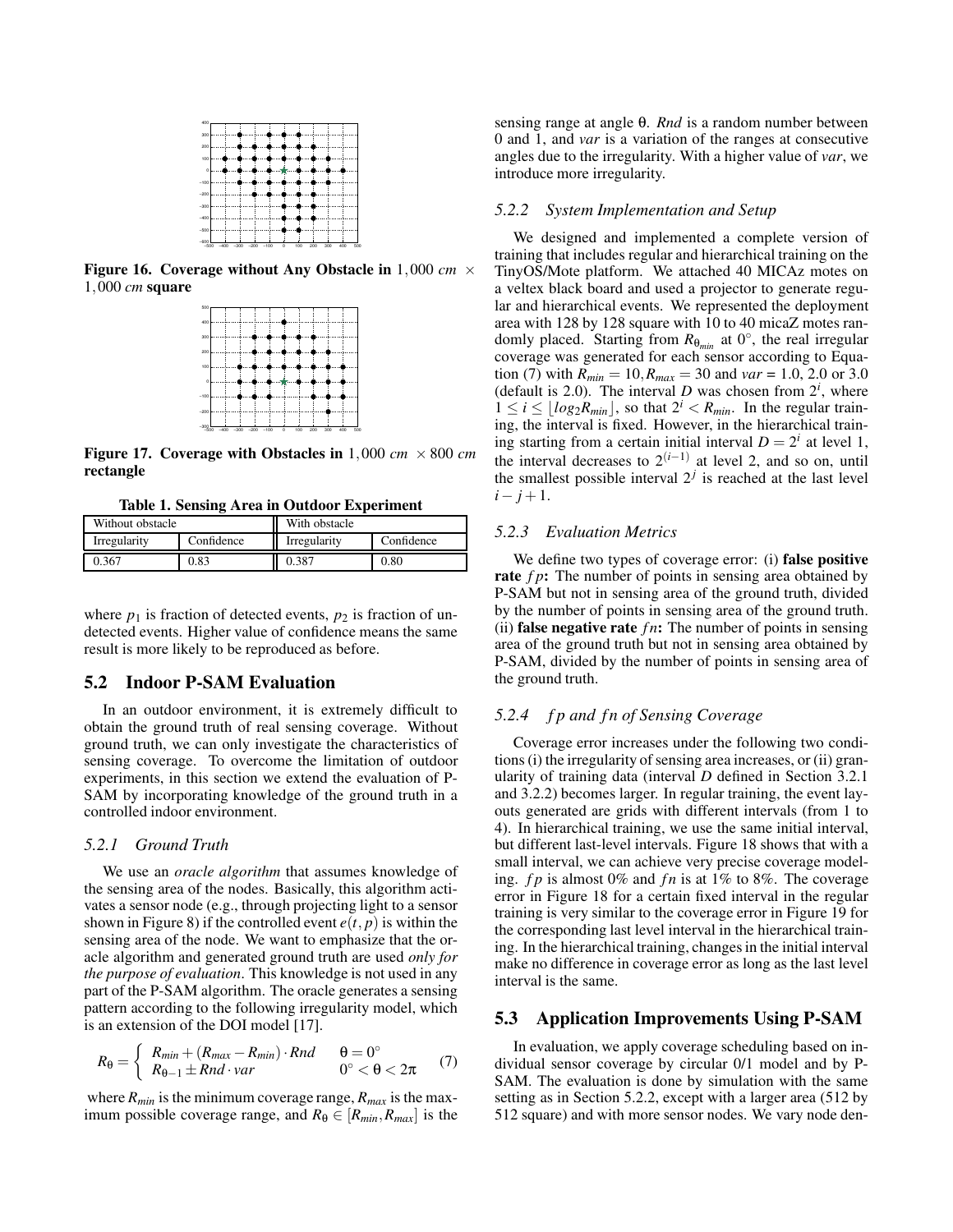

**Figure 18. Errors in Regular**  $G(t)$ **with Varying Intervals and Irregularity**



**Figure 21. Avg. Energy Consumed with Varying Densities**



**Figure 19. Errors in Hierarchical** *G*(*t*) **with Varying Intervals and Irregularity**



**Figure 22. Fraction of Uncovered Targets with Varying** *R<sup>c</sup>*



**Figure 20. Fraction of Blind Areas with Varying Densities**



**Figure 23. Avg. Energy Consumed Per Node with Varying** *R<sup>c</sup>*

sity from 0.958 to 6.707 following the commonly assumed node density in the existing works [6, 16, 23, 38].

The design goal of *full coverage scheduling* is to cover every physical point within an area with minimal energy consumption, and *point coverage scheduling* is to cover every target. The radius of a disk in circular model is denoted by *Rc*. Two key metrics for coverage applications are (i) **Fraction of Blind Areas** and (ii) **Energy Consumption**.

Figure 20 shows the fraction of blind areas when different densities of nodes are scheduled by *full coverage scheduling*. As we increased the number of nodes from 200 to 1,400, the blind area by P-SAM guided coverage scheduling significantly decreases. On the other hand, with an optimistic circular model (a disk with radius  $R_c = 30$ ), the percentage of blind area stays at about 15%, despite the fact that over 1,400 nodes have been deployed into the area. Figure 21 shows the average energy consumption per node. When a circular model is conservative,  $R_c = 10$ , the energy consumption remains the same for every different density, while P-SAM has accurate sensing area information with a smaller energy consumption.

We also apply P-SAM and a circular model to the *art gallery* application where the sensor nodes are organized by *point coverage scheduling* to monitor a set of important stationary targets with known locations. Figures 22 and 23 show the number of missing targets that are not covered by sensor nodes and the average energy consumption per node. The number of sensor nodes and the number of targets generated are denoted by *n* and *t*. As shown, the number of targets not covered in a circular model is larger than P-SAM. For example, when  $n = 1,000, t = 400$ , if we use P-SAM, the *point coverage algorithm* can cover every target. However, if we use the circular model with  $R_c = 25$ , it will miss about 20% of the targets.

The curves for the circular model shown in Figure 22 and 23 exhibit an interesting  $\bigcup$  shape. The number of missing targets can be reduced by decreasing  $R_c$  at the cost of increasing energy consumption. However, the coverage error cannot monotonically reduce forever. This is because if we reduce  $R_c$  into a small value, a node that can physically cover a target will mistakenly assume it cannot cover the target, and therefore turns itself off. This also explains why the energy consumption in circular model exhibits a  $\bigcap$  shape.

# **5.4 System Evaluation of V-SAM**

In this section, we evaluate the performance of V-SAM in the basement of university library. All experiments were conducted in an uncontrolled setting.

# *5.4.1 Case Study*

In this section, we provide snapshots of a V-SAM process. We ran 14 XSM motes for 4,000 seconds. During this period, two students were studying at a table, making small movements in the limited place, and there were several students passing the area. Figure 24 shows the record of event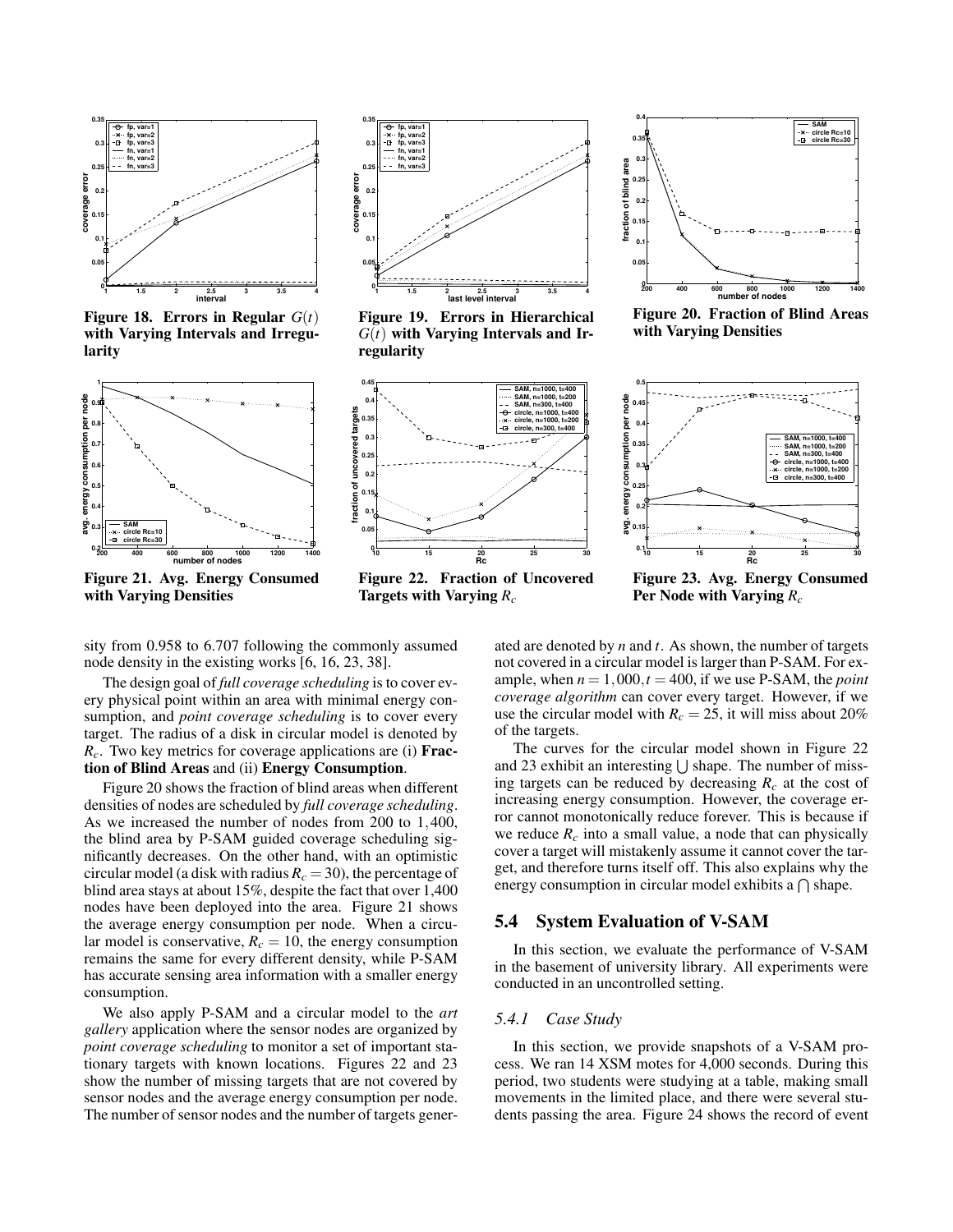

**Figure 24. Event Detection Profile of 14 XSM Nodes over 4,000 seconds on the Ground Floor of the University Library**

detection for each sensor. Frequent event detection by sensor nodes 1 - 4 was due to the small consistent movements by two students. The rest of the sensor nodes reflect a few movements of passing people. Obviously, even with the visual view of the record, it is easy to find that motes  $(1,2,3,4)$ have similar views. Similarly, we can group motes (5,6,8), motes (7,9), motes (10, 11), and motes (12,13,14). The similarity is continuously computed on each mote. Figure 25 shows the computed similarity between nodes and similarity graph as the time passed. To make Figure 25 readable, we present only the similarity values between a node and other five nodes (one from each group).

As expected, Figure 25 indicates that the intra-group similarity always has positive values, while the inter-group similarity has negative values. It is very interesting to observe that 1) at the beginning of the experiment, the pair-wise similarity values are about zero and that 2) with more observations over time, the intra-group similarity values increase, converging to a long–term positive value. Similarly intergroup similarity values decrease, converging to a long term negative value. Both long-term positive and negative values reflect the impact of environment, hardware and consistent movement for long time. And 3) the similarity fluctuates due to short-term behavior, because during the experiment, students made small random gestures. We note that a mote can reside in multiple groups in the similarity graph. For example, in Figures 25b and 25c, we can observe that mote 5 sometimes has positive similarity values with mote 7 in other group. This multi-group similarity makes simple group-based rotation ineffective, which explains why the coverage algorithm proposed in Section 4.3 is needed.

The cost to generate the similarity graph can be estimated by the number of messages for each node to generate. If each node generates a message whenever it detects an event within  $T_{update} = 100$  (*sec*), the upperbound on the number of messages generated by each node over 4,000 seconds is 40. The average number of messages required by each node in this example is 13.1. However, if messages are all sent after 4,000 seconds, each node only needs at most one message containing at most 5 bytes of data.

# *5.4.2 Evaluation Metrics*

We use two metrics to evaluate the coverage quality in our experiment, (i) **Fraction of Detection:** The percentage of detectable events that are actually detected, which is a metric to indicate the sensing quality. (ii) **Average Wakeup Ratio:** The average percentage of time that a node is awake, which is a metric to indicate the energy efficiency.

# *5.4.3 Coverage under different Tupdate*,*Tsch Settings*

We compare the coverage achieved in V-SAM guided coverage scheduling and random coverage scheduling algorithm. To obtain the ground truth of events, we monitor the scene with a digital camcorder. We are especially interested in the detection of walking persons, a movement more than 2 *m* is regarded as an event. To compare the sensing coverage under the same energy consumed, we generate the wake-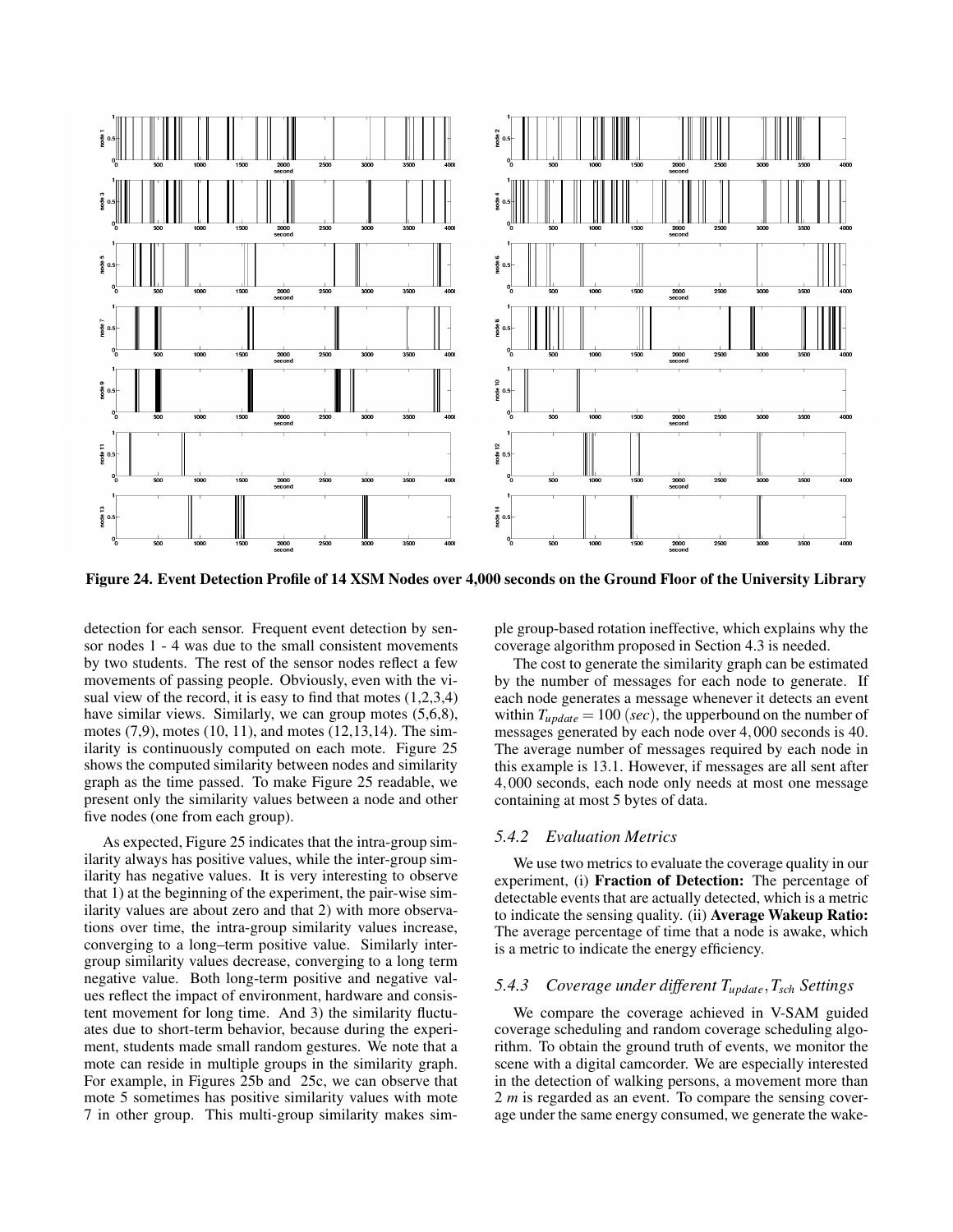

**0.08 0.06 0.04 similarity with node 5** with node! **0.02 0 node 3 node 7 hlarity −0.02 node 8 node 10 −0.04 node 13 −0.06 −0.08 −0.1 0 500 1000 1500 2000 2500 3000 3500 4000 second**

(a) Similarity between Node 3 and others (b) Similarity between Node 5 and others



(c) Similarity between Node 7 and others



(d) Similarity between Node 10 and others

(e) Similarity between Node 13 and others

(f) The Similarity Graph after 2000 seconds

#### **Figure 25. The Profile of Pair-wise Similarity over 4,000 seconds**

up schedule in random coverage scheduling so that its average wake-up ratio is the same as in V-SAM guided coverage scheduling.

Varying a value of  $T_{update}, T_{sch}$ , we obtained the result shown in Figures 26 to 28. Overall, for the fixed energy consumption, the V-SAM-guided coverage scheduling has better performance than the random coverage scheduling. For example, in Figure 26, V-SAM-guided coverage scheduling has a greater number of events immediately detected in a second than the random case. Even after 6 (*sec*) elapsed, the fraction of undetected events does not decrease in random coverage scheduling, while it decreases in V-SAM-guided coverage scheduling. Figure 27 shows the similar performance when  $T_{sch} = 10$  (*sec*). With slow change in wakeup schedule with  $T_{sch} = 10$  (*sec*), the performance degrades more than a faster change with *Tsch* = 5 (*sec*). This is because a fast switch among sensor nodes leads to a shorter delay in detection, which confirms the results reported in [6, 16].

In V-SAM-guided coverage scheduling, the value *Tupdate* should be selected properly to make the coordination effective for detecting persons' walking. Figure 28 shows the fraction of undetected events when we set *Tupdate* to 5 (*sec*). The number of undetected events are smaller than the case with  $T_{update} = 100$  (*sec*) in Figure 26. However, in Figure 29, a sensor's average wake-up ratio is 75% when

 $T_{update} = 5$  (*sec*), which is almost 1.5 times more than an 47% wake-up ratio for the case  $T_{update} = 100$  (*sec*). This is because with  $T_{update} = 5$  (*sec*), the similarity measure for a person's walking is prone to a noise such as small gestures, leading to sensor nodes uncorrelated and causing higher wake-up ratio.

#### *5.4.4 Performance Comparison*

In this section, we compare the performance in coverage scheduling for four different coverage models: (i) V-SAMguided coverage scheduling, (ii) random coverage scheduling, (iii) P-SAM-guided coverage scheduling, and (iv) circular model-guided coverage scheduling. The wake-up schedule in random coverage scheduling is generated so that its average wake-up ratio is similar to the one in V-SAM guided coverage scheduling. For P-SAM-guided coverage scheduling, we represent sensing coverage with 1 *m* interval. For circular-model-guided coverage scheduling, the sensing coverage is assumed as a circle with a radius of 6 *m* centered around a mote's location. As a result, the energy consumption for P-SAM-guided coverage scheduling, is similar to V-SAM-guided or random coverage scheduling, while the energy consumption for circular model-guided coverage is much lower than for the others, as shown in Figure 31.

The performance in sensing quality is shown in Figure 30.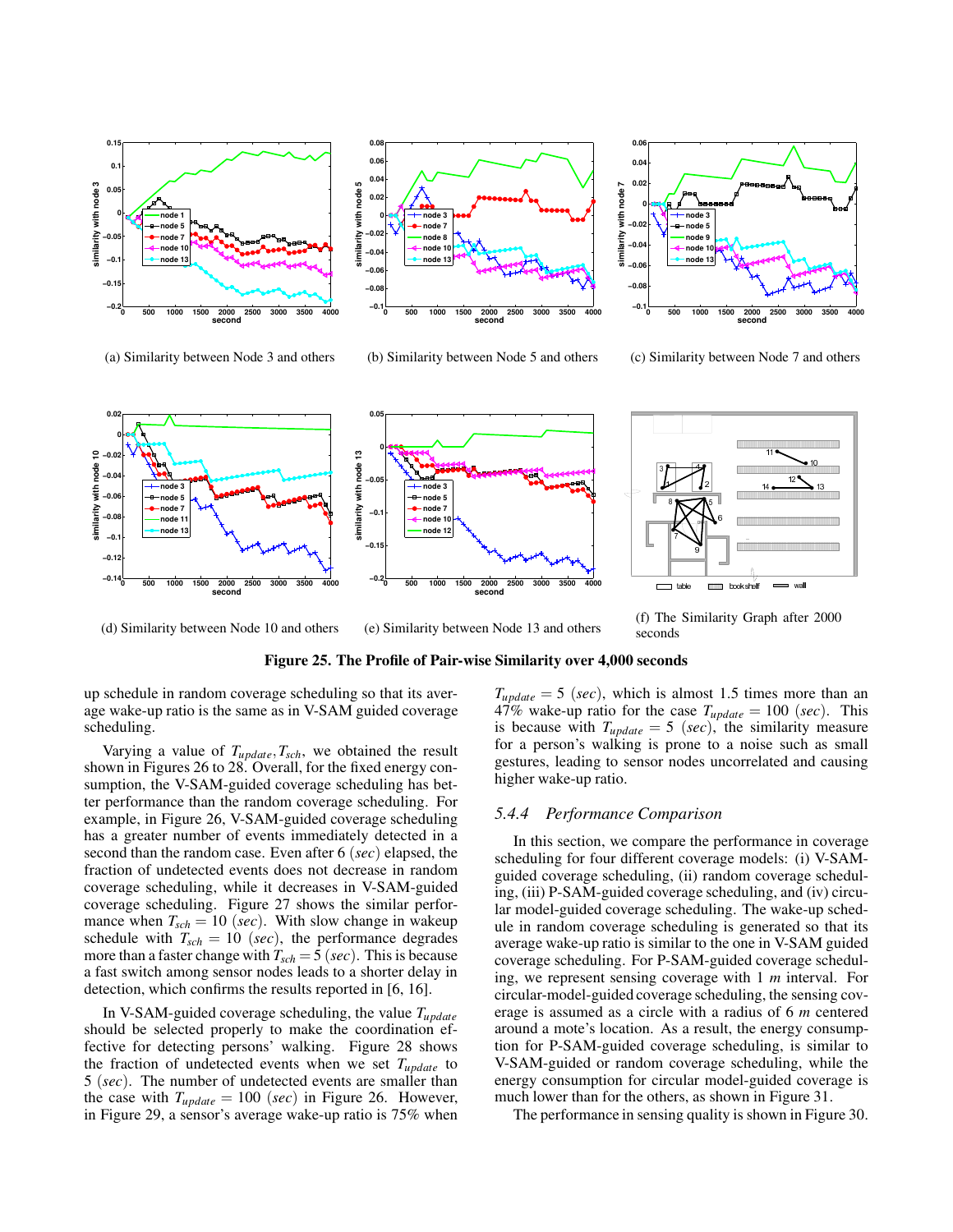

**Figure 29. Energy Consumption for Different Settings of** *Tupdate*



**Figure 27.**  $T_{update} = 100$  (*sec*)  $T_{sch} =$ 10 (*sec*)



**Figure 30. Sensing Quality Comparison for Different Coverage Models**





**Figure 31. Energy Consumption Comparisons for Different Coverage Models**

V-SAM has the lowest number of undetected movements, followed by P-SAM. Although P-SAM provides an accurate modeling method, it does not consider a behavioral model of events. For example, during the experiment, students sit next to one sensor and blocked its view temporally, which is not reflected in the training process in P-SAM. Even if the energy consumption in random coverage scheduling is adjusted slightly greater than V-SAM, its sensing quality is worse than V-SAM and P-SAM. In addition, as shown in Figure 30, coverage scheduling based on a circular model misses more than half of detectable events.

# **6 Conclusion**

This paper addresses sensing irregularity issues known but largely ignored by many designers. We contribute to this area by designing and implementing two complementary in-situ sensing modeling methods called P-SAM and V-SAM, respectively. By introducing controlled and monitored events, P-SAM provides accurate *sensing area models* for individual nodes. By utilizing natural events in the environments, V-SAM provides evolvable *sensing similarity models* automatically at low cost. Both models are generic enough to be used in many applications including sensing coverage and tracking. Our design has been evaluated in three testbeds consisting of 40 MICAz motes and 14 XSM motes. We have evaluated our system extensively in diversified environment settings including indoor controlled labs, uncontrolled

library and outdoor court yards. In addition, we have identified the impacts of sensing irregularity on typical applications as well as the improvements by using SAM. We hope this work motivates our community to seriously consider the in-situ sensing phenomena in the sensor networks.

# **7 References**

- [1] Z. Abrams, A. Goel, and S. A. Plotkin. Set k-cover algorithms for energy efficient monitoring in wireless sensor networks. In *IPSN*, 2004.
- [2] S. M. Alam and Z. Haas. Coverage and connectivity in three-dimensional networks. In *MobiCom*, 2006.
- [3] A. Arora, P. Dutta, S. Bapat, V. Kulathumani, H. Zhang, V. Naik, V. Mittal, H. Cao, M. Demirbas, M. Gouda, Y. Choi, T. Herman, S. Kulkarni, U. Arumugam, M. Nesterenko, A. Vora, and M. Miyashita. A wireless sensor network for target detection, classification, and tracking. *Computer Networks, Elsevier*, 2004.
- [4] M. A. Batalin, M. Rahimi, Y. Yu, D. Liu, A. Kansal, G. S. Sukhatme, W. J. Kaiser, M. Hansen, G. J. Pottie, M. Srivastava, and D. Estrin. Call and response:Experiments in sampling the environment. In *SenSys*, 2004.
- [5] V. Bychkovskiy. Distributed in-place calibration in sensor networks. In *M.S. Thesis, University of California, Los Angeles*, 2003.